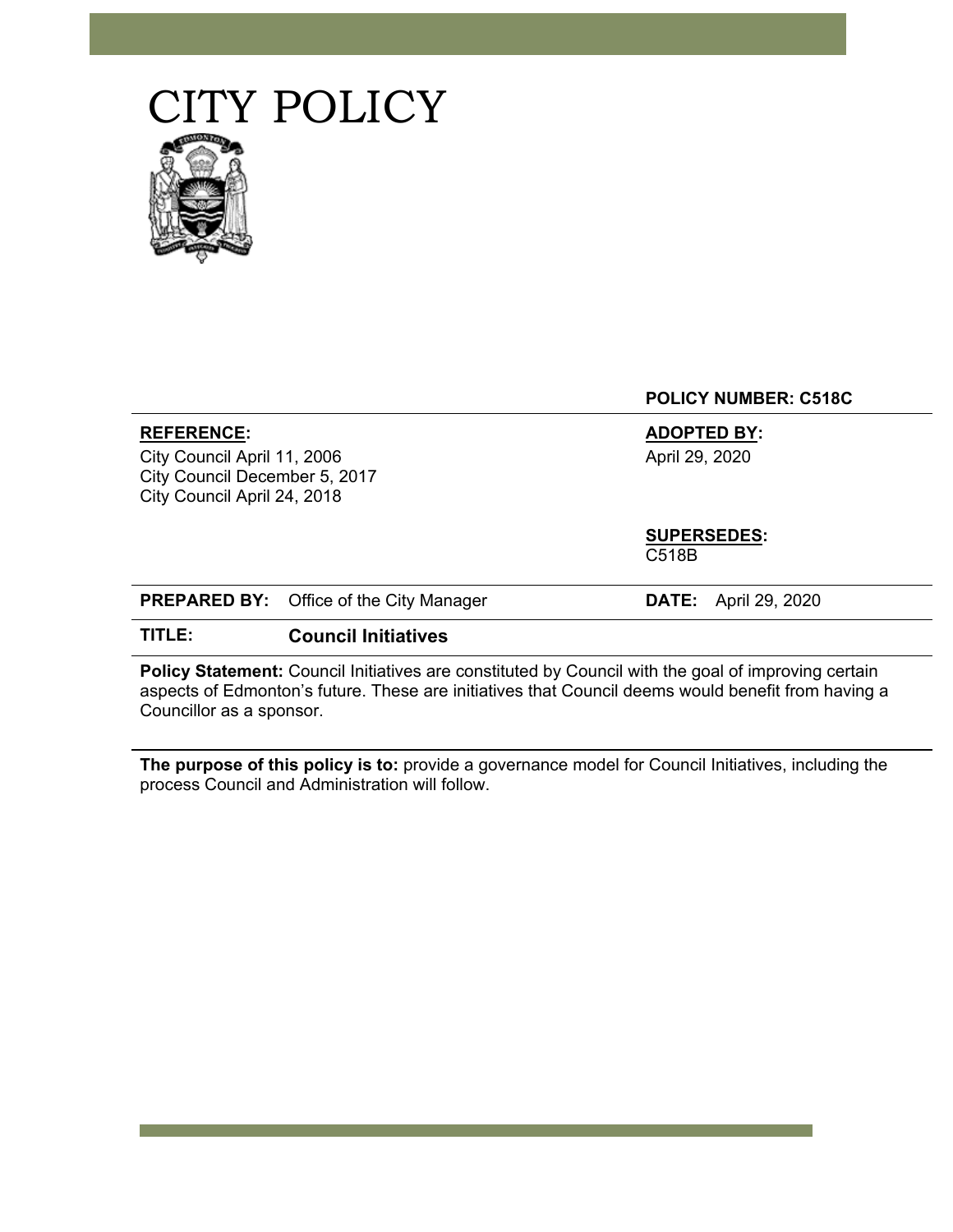## 1. DEFINITIONS

a. Council Initiative - An initiative constituted by Council with the goal of improving certain aspects of Edmonton's future, to which Council assigns up to six Members of Council as sponsors.

b. Council Sponsor – Operating within the mandate of the initiative, and informed by policies, practices and Council direction, a Council Sponsor is up to six Councillors appointed to a Council Initiative to: advocate for and report on the initiative at meetings of Council or Standing Committees and work with Administration in moving an initiative forward based on the approved terms of reference and work plan. As the initiative evolves, the role of a Council Sponsor may include one or more of the following activities throughout the term of appointment:

i. Liaison – a liaison facilitates a close working relationship between Council and Administration. Duties may include keeping Councillors apprised of initiative progress and relating questions from Councillors to Administration.

ii. Advisor – an advisor provides advice to Administration assigned to the initiative. Duties may include providing clarification on the initiative's mandate to Administration and providing advice to administrative committees developed under the initiative.

iii.  $Advocate -$  an advocate publicly supports the work of the initiative. Duties may include discussing the initiative with other orders of government, when it is approved by Council, and, upon Administration's or Council's request, appearing as a spokesperson during media launches or public presentations.